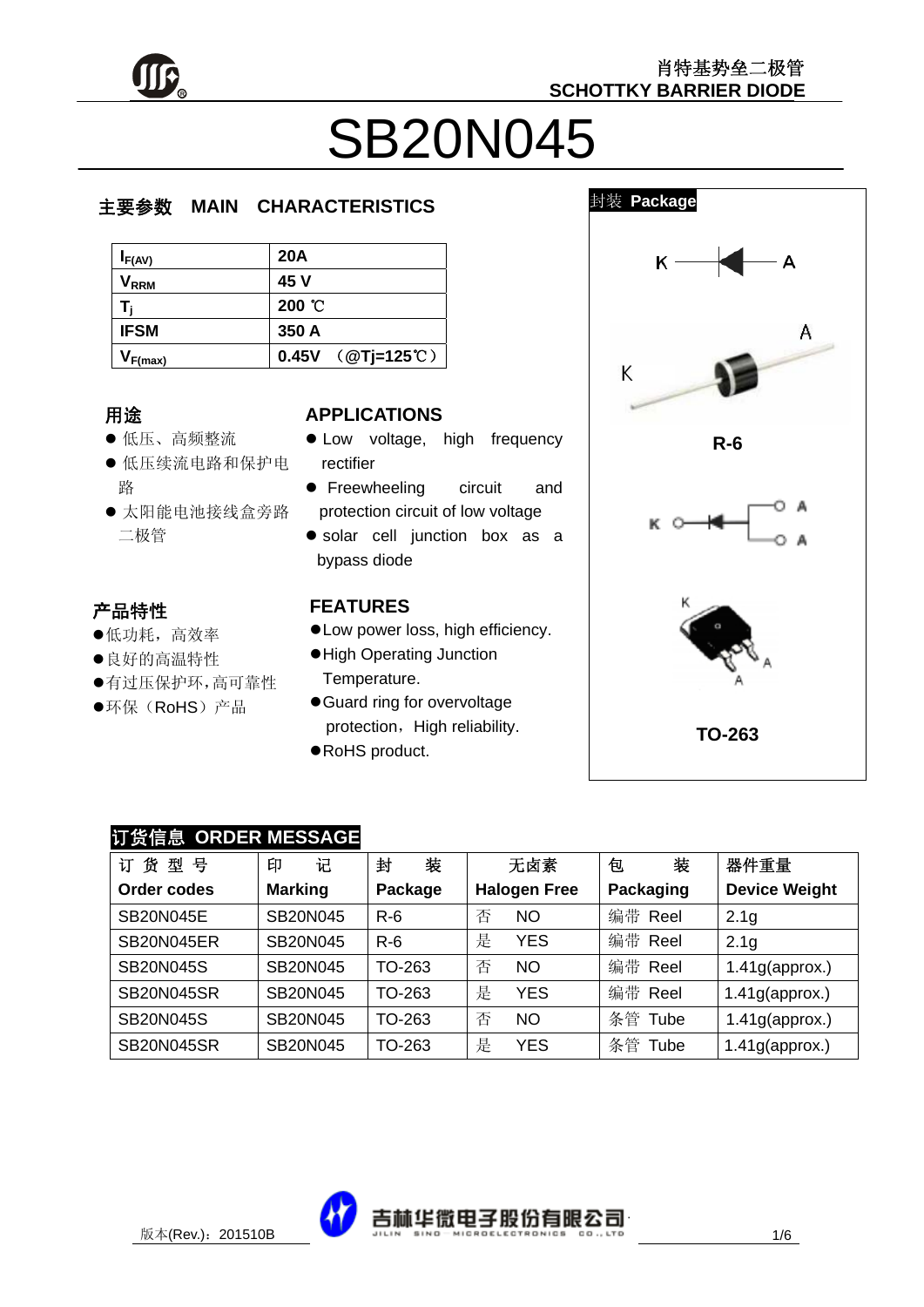# **ROLLITE BATINGS (To 25°C)** SB20N045

| 绝对最大额定值 ABSOLUTE RATINGS (Tc=25℃)                 |                         |               |             |  |  |  |
|---------------------------------------------------|-------------------------|---------------|-------------|--|--|--|
| 项<br>目                                            | 뮥<br>符                  | 数<br>值        | 单<br>位      |  |  |  |
| <b>Parameter</b>                                  | <b>Symbol</b>           | <b>Value</b>  | <b>Unit</b> |  |  |  |
| 最大反向重复峰值电压                                        |                         | 45            | V           |  |  |  |
| Repetitive peak reverse voltage                   | <b>V</b> <sub>RRM</sub> |               |             |  |  |  |
| 最大直流阻断电压                                          |                         | 45            | $\vee$      |  |  |  |
| Maximum DC blocking voltage                       | $V_{DC}$                |               |             |  |  |  |
| 正向平均整流电流                                          |                         | 20            | A           |  |  |  |
| <b>Average Rectified Forward Current</b>          | $I_{F(AV)}$             |               |             |  |  |  |
| 正向峰值浪涌电流                                          |                         |               |             |  |  |  |
| Surge non repetitive forward current              |                         | 350           | A           |  |  |  |
| (额定负载 8.3ms 半正弦波—按 JEDEC 方法)                      | $I_{FSM}$               |               |             |  |  |  |
| 8.3 ms single half-sine-wave (JEDEC Method)       |                         |               |             |  |  |  |
| 正向工作结温                                            |                         | $-50 - 200$   |             |  |  |  |
| Operating junction temperature In DC forward mode | $T_{J}$                 |               | °C          |  |  |  |
| 反向工作结温                                            |                         | $-50 - 125$   |             |  |  |  |
| At reduced reverse voltage: $VR \le 80\%$ VRRM    |                         |               |             |  |  |  |
| 储存温度                                              |                         | $-50 - + 150$ | °∩°         |  |  |  |
| Storage temperature range                         | $T_{\mathtt{STG}}$      |               |             |  |  |  |

## @电特性 **ELECTRICAL CHARACTERISTICS**

| 项<br>目           | 测试条件                    |                 | 典型值        | 最大值        | 单位          |
|------------------|-------------------------|-----------------|------------|------------|-------------|
| <b>Parameter</b> | <b>Tests conditions</b> |                 | Value(typ) | Value(max) | <b>Unit</b> |
|                  | Ti =25℃.                | $V_R = V_{RRM}$ | 0.13       | 0.2        |             |
| ΙŖ               | Ti =125℃                | $V_R = V_{RRM}$ | 10         | 50         | mA          |
|                  | Ti =25℃                 | $I_F = 20A$     | 0.48       | 0.52       |             |
| VF               | Ti =125 $\degree$ C     | $I_F = 20A$     | 0.41       | 0.45       |             |

#### 热特性 **THERMAL CHARACTERISTICS**

| 项<br>目                             |        | 符<br>뮥        | 最小值        | 最大值        | 单<br>位         |
|------------------------------------|--------|---------------|------------|------------|----------------|
| <b>Parameter</b>                   |        | <b>Symbol</b> | Value(min) | Value(max) | Unit           |
| 结到管壳的热阻<br>Thermal resistance from | $R-6$  | $Rth(i-c)$    |            | 3.0        | $^{\circ}$ C/W |
| junction to case                   | TO-263 | $Rth(i-c)$    |            | 2.5        | $^{\circ}$ C/W |

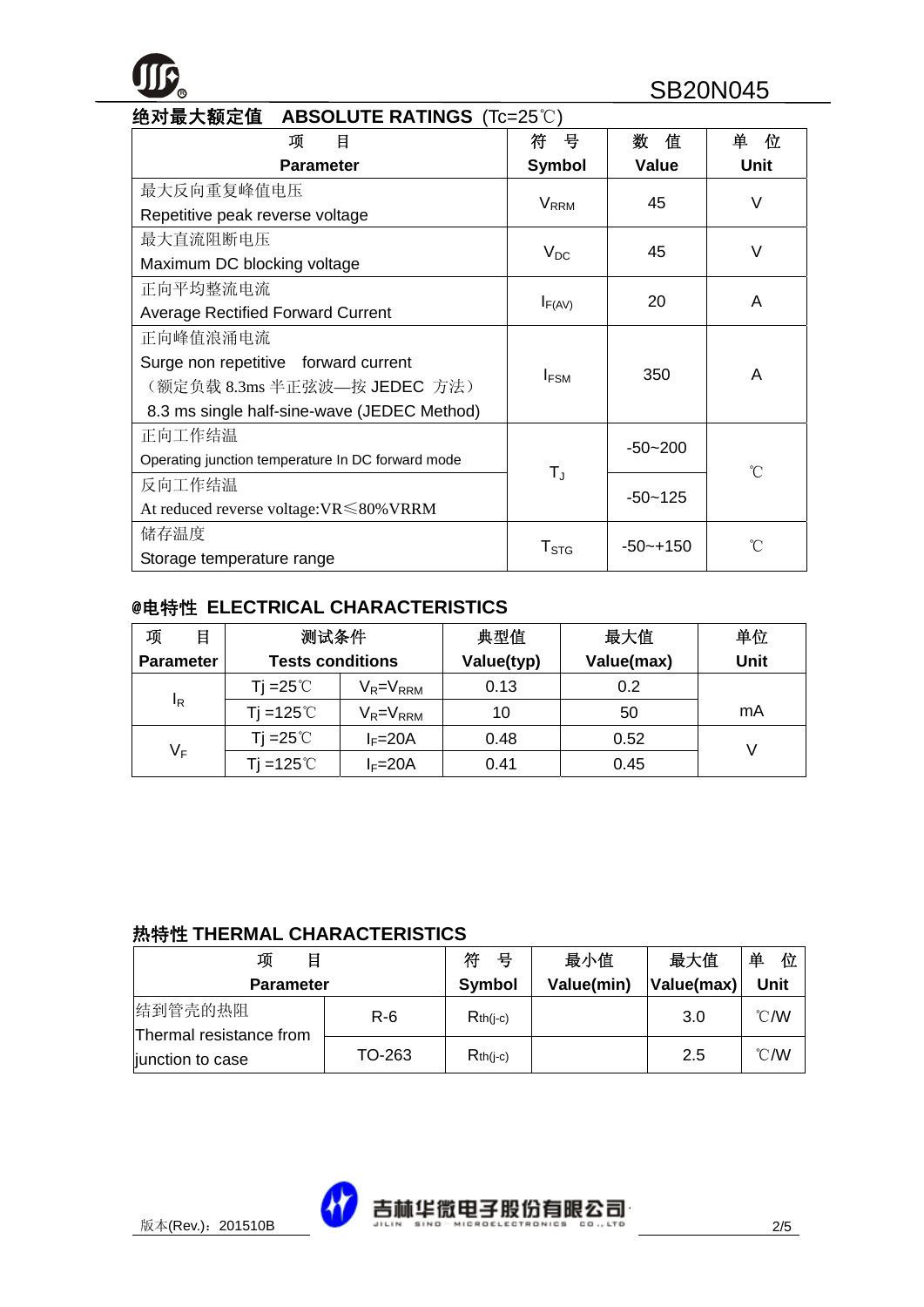

特征曲线 **ELECTRICAL CHARACTERISTICS** 



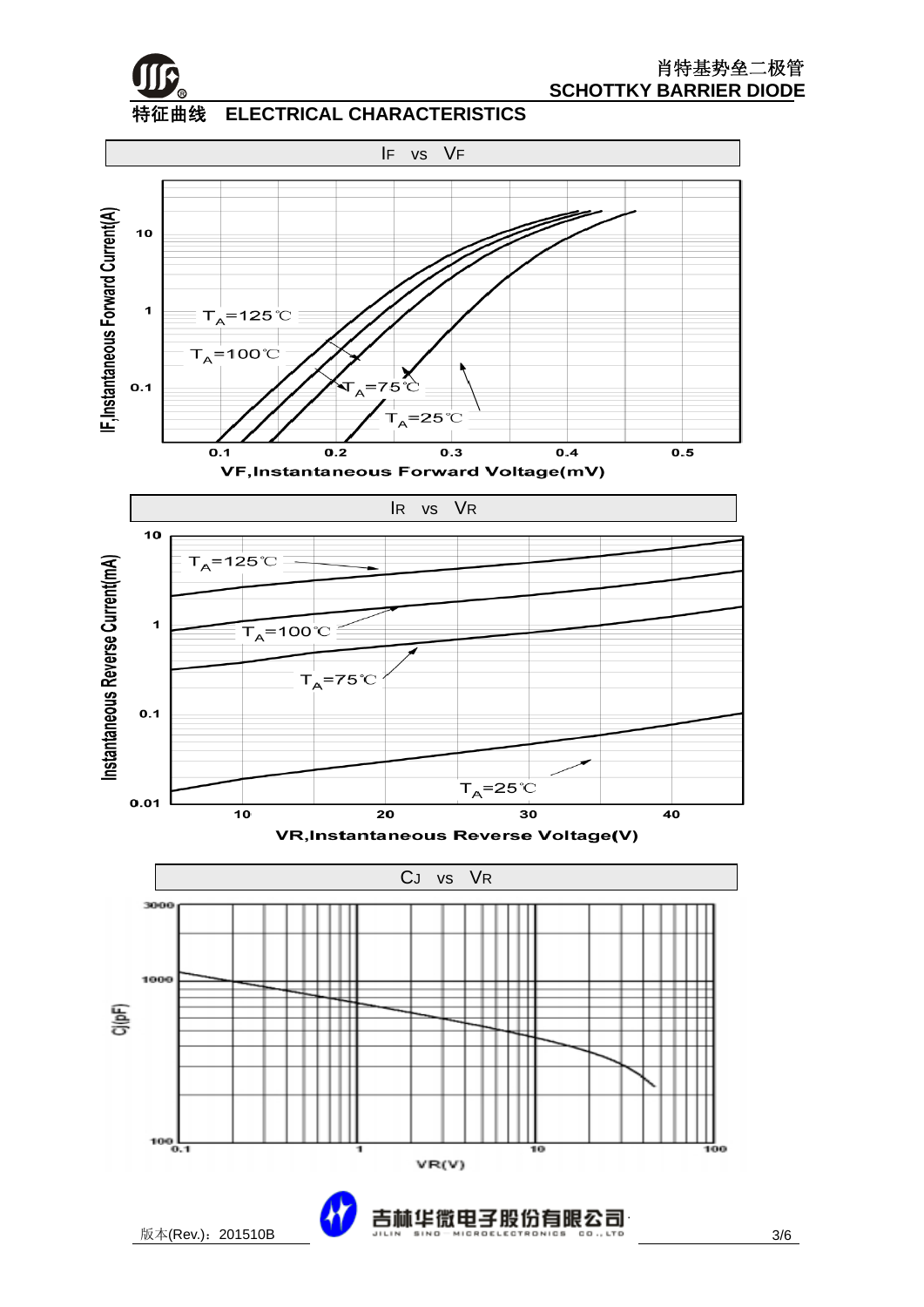

外形尺寸 **PACKAGE MECHANICAL DATA R-6** 单位 **Unit** :**mm** 



| 符号<br>symbol | Min  | Max  |
|--------------|------|------|
|              | 25.4 |      |
| B            | 8.6  | 9.1  |
| Ċ            | 1.2  | 1.3  |
|              | 8.6  | 9.1  |
| E            | 59.4 | 62.9 |

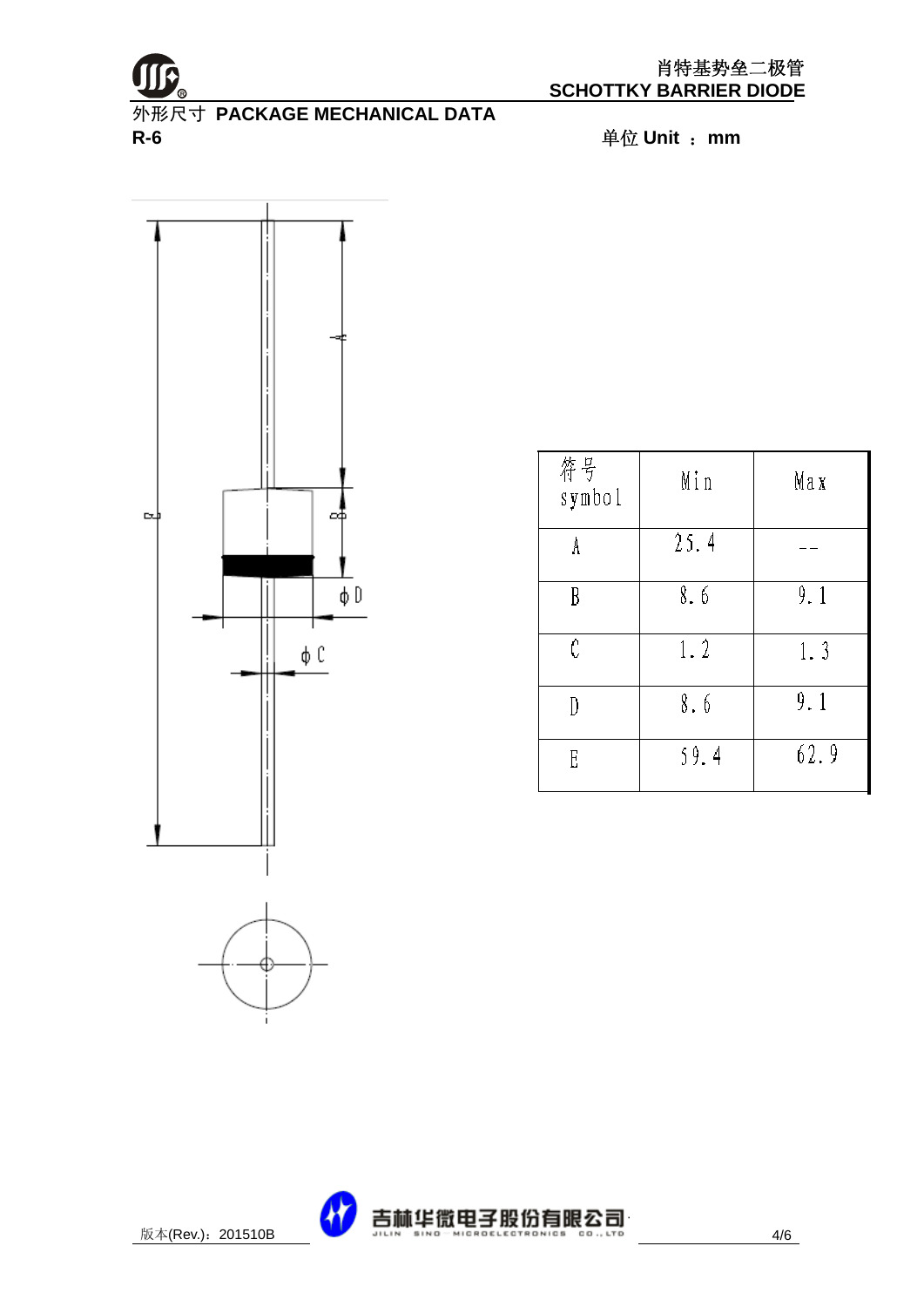

外形尺寸 **PACKAGE MECHANICAL DATA TO-263** 单位 **Unit** :**mm** 





|                |       | MM         |
|----------------|-------|------------|
| <b>SYMBOL</b>  | MIN   | <b>MAX</b> |
| А              | 4.30  | 4.80       |
| A1             | 1.12  | 1.42       |
| A <sub>2</sub> | 2.54  | 2.84       |
| b              | 0.67  | 1.00       |
| c              | 0.29  | 0.52       |
| D <sub>1</sub> | 8.40  | 9.00       |
| E              | 9.80  | 10.46      |
| е              |       | 2.54BSC    |
| H              | 14.00 | 16.00      |
| H <sub>2</sub> | 1.12  | 1.45       |
| L              | 1.50  | 3.10       |
| L1             | 1.45  | 1.70       |

单位: mm

编带 REEL







|    | UNIT: nn<br>R<br>볾<br>寸规格 |               |               |               |                        |  |
|----|---------------------------|---------------|---------------|---------------|------------------------|--|
|    |                           |               |               |               |                        |  |
|    | ± 0.3                     | $0.9 \pm 0.2$ | $.15 \pm 0.2$ | $1.5 \pm 0.2$ | $+0.2/-0.1$<br>5.<br>× |  |
| 児俗 |                           |               |               |               |                        |  |
|    | $+0.2/-0.$                | ± 0.2         | ± 0.2         | $6 \pm 0.2$   | $0.35 \pm 0.05$        |  |
| 现格 |                           | B O           |               |               |                        |  |
|    | $9 \pm 0.2$               | $6.0 \pm 0.2$ |               |               |                        |  |